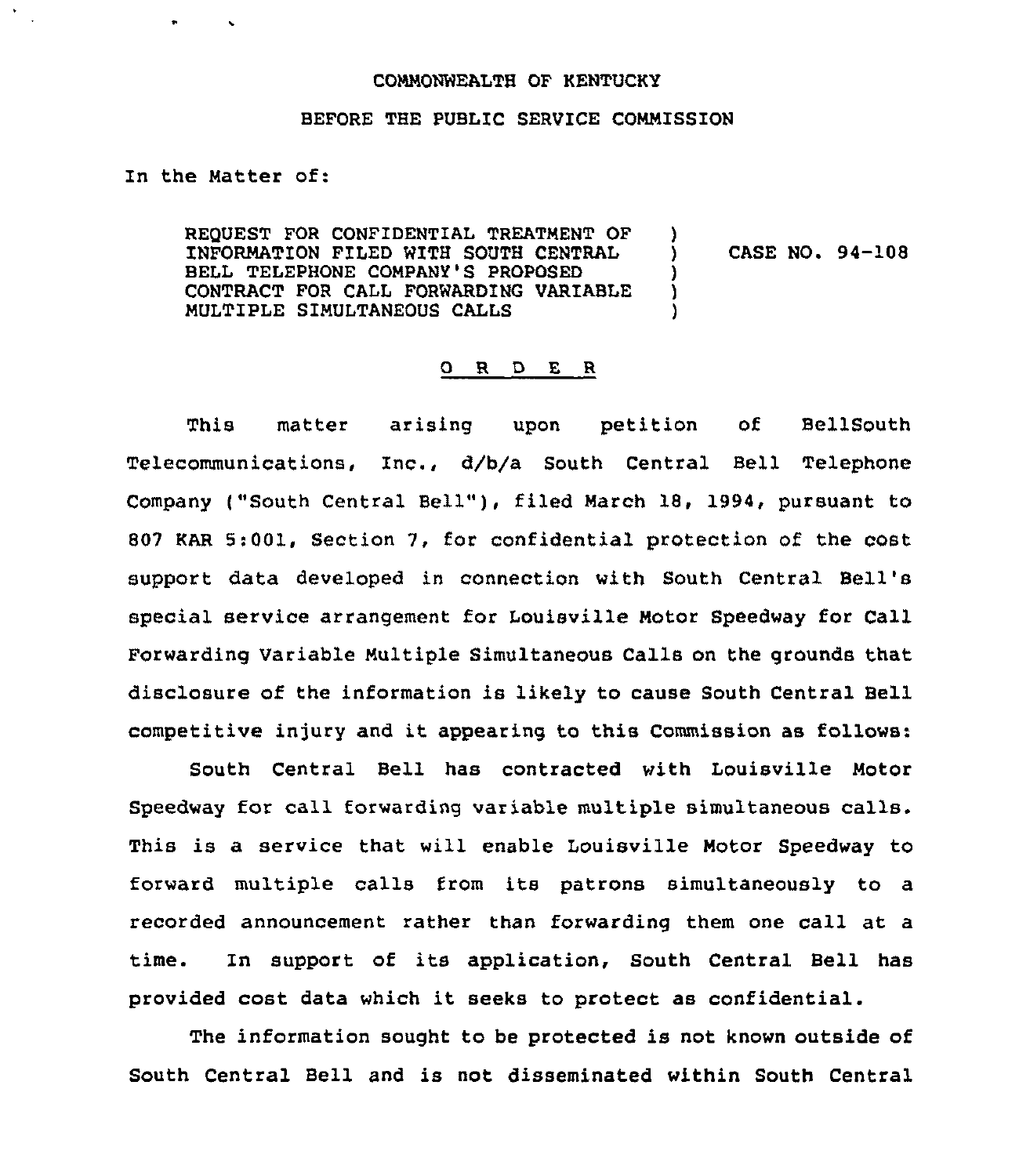Bell except to those employees who have a legitimate business need to know and act upon the information. South Central Bell seeks to preserve the confidentiality of the information through all appropriate means including the maintenance of appropriate security at its offices.

 $\mathcal{L}_{\text{max}}$  and  $\mathcal{L}_{\text{max}}$ 

KRS 61.872(1) requires information filed with the Commission to be available for public inspection unless specifically exempted by statute. Exemptions from this requirement are provided in KRS 61.878(1). That section of the statute exempts 11 categories of information. One category exempted in subparagraph (c) of that section is commercial information confidentially disclosed to the Commission. To qualify for that exemption, it must be established that disclosure of the information is likely to cause substantial competitive harm to the party from whom the information was obtained. To satisfy this test, the party claiming confidentiality must demonstrate actual competition and a likelihood of substantial competitive injury if the information is disclosed. Competitive injury occurs when disclosure of the information gives competitors an unfair business advantage.

South Central Bell's competitors for the services offered are providers of customer premises equipment and PBX systems. Disclosure of the cost information would allow such competitors to determine South Central Bell's cost and contribution from the service which they could use to market their competing services to the detriment of South Central Bell. Therefore, disclosure of the

 $-2-$